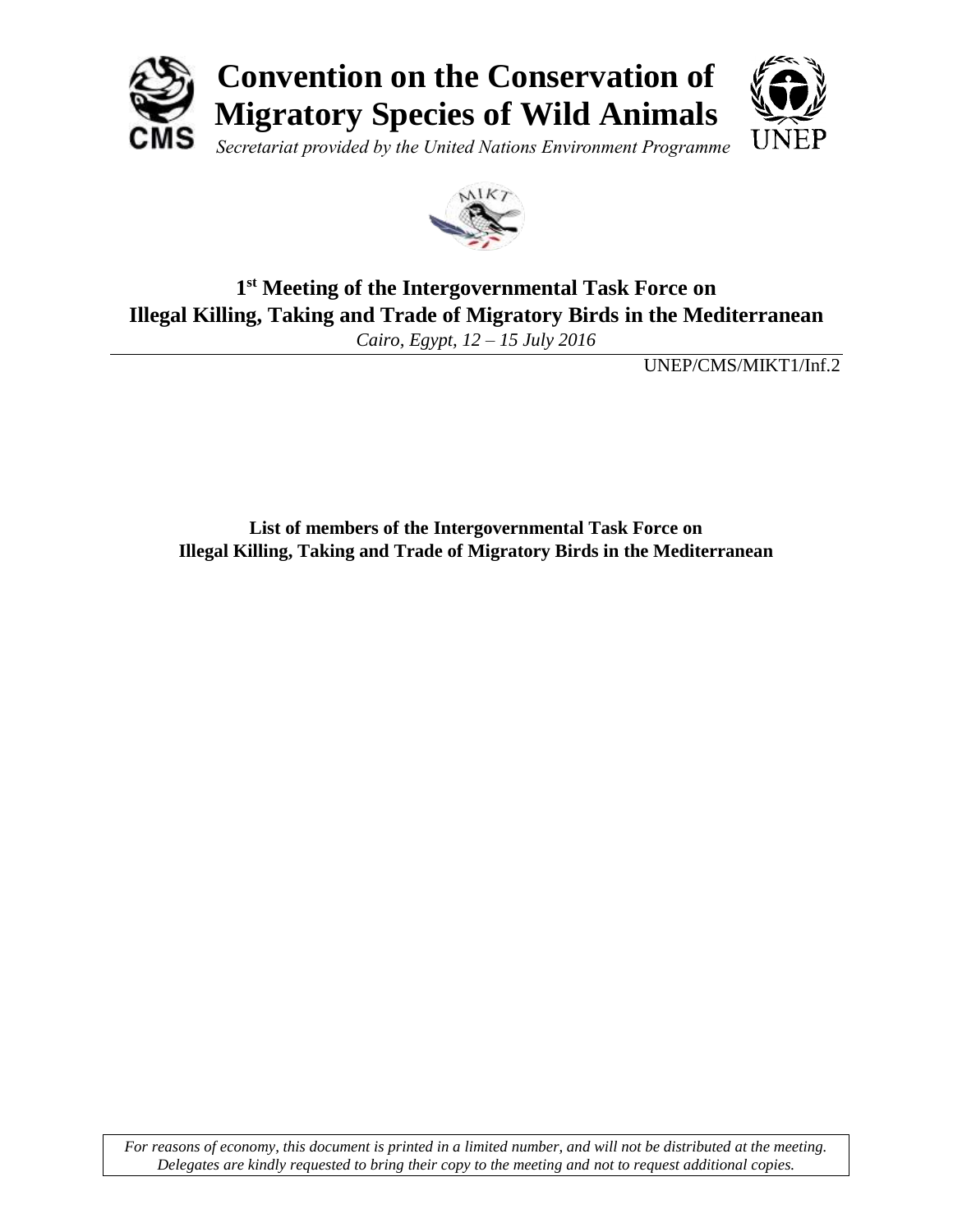|                                                                       | <b>MEMBERS</b> |                          |                                                                                                                                                                                                                                       |  |  |  |
|-----------------------------------------------------------------------|----------------|--------------------------|---------------------------------------------------------------------------------------------------------------------------------------------------------------------------------------------------------------------------------------|--|--|--|
| <b>MEDITERRANEAN INTERGOVERNMENTAL TASK FORCE ON</b>                  |                |                          |                                                                                                                                                                                                                                       |  |  |  |
| <b>ILLEGAL KILLING, TAKING AND TRADE OF MIGRATORY BIRDS</b><br>(MIKT) |                |                          |                                                                                                                                                                                                                                       |  |  |  |
| $\mathbf{1}$ .                                                        | Albania        | Mr. Ermal Halimi         | Biodiversity Directorate and Protected Areas,<br>Ministry of Environment<br>ermal.halimi@moe.gov.al                                                                                                                                   |  |  |  |
| 2.                                                                    | Algeria        | Mr. Mohamed<br>Hadjeloum | Chef de bureau de la Gestion et de la<br>Protection de la Faune Sauvage.<br><b>Direction Generale des Forets</b><br>hadjeloum@yahoo.fr                                                                                                |  |  |  |
| 3.                                                                    | Croatia        | Ms. Maja Polic           | Nature Protection Inspector, Directorate for<br>Inspection, Ministry of Environment and<br>Nature Protection maja.polic@mzoip.hr                                                                                                      |  |  |  |
| 4.                                                                    | Cyprus         | Mr. Pantelis Hadjijerou  | Head of Game and Fauna Department,<br>Ministry of the Interior<br>wildlife.thira@cytanet.com.cy                                                                                                                                       |  |  |  |
| 5.                                                                    | Egypt          | Mr. Luay El Sayed        | Coordinator of Wildlife Programme<br><b>Nature Conservation Sector</b><br><b>Environmental Affairs Agency</b><br>Luay09@yahoo.com                                                                                                     |  |  |  |
| 6.                                                                    | European Union | Ms Marita Arvela         | European Commission,<br>Directorate-General for Environment, Nature<br>Unit<br>marita.arvela@ec.europa.eu                                                                                                                             |  |  |  |
|                                                                       | 7. France      | Mr. Francois Lamarque    | Charge de misión pour les actions<br>europeenes et internationales en faveur de<br>la faune et de la flore sauvage, Ministere de<br>l'Environnement, de l'Energie et de la Mer<br>Francois.lamarque@developpement-<br>durable.gouv.fr |  |  |  |
| 8.                                                                    | Greece         | Mr. Nikolaos Bokaris     | Head of the Department Wildlife<br><b>Management and Hunting</b><br>General Directorate of Development and<br>protection of Forests<br>Ministry Environment and Energy<br>n.bokaris@prv.ypeka.gr                                      |  |  |  |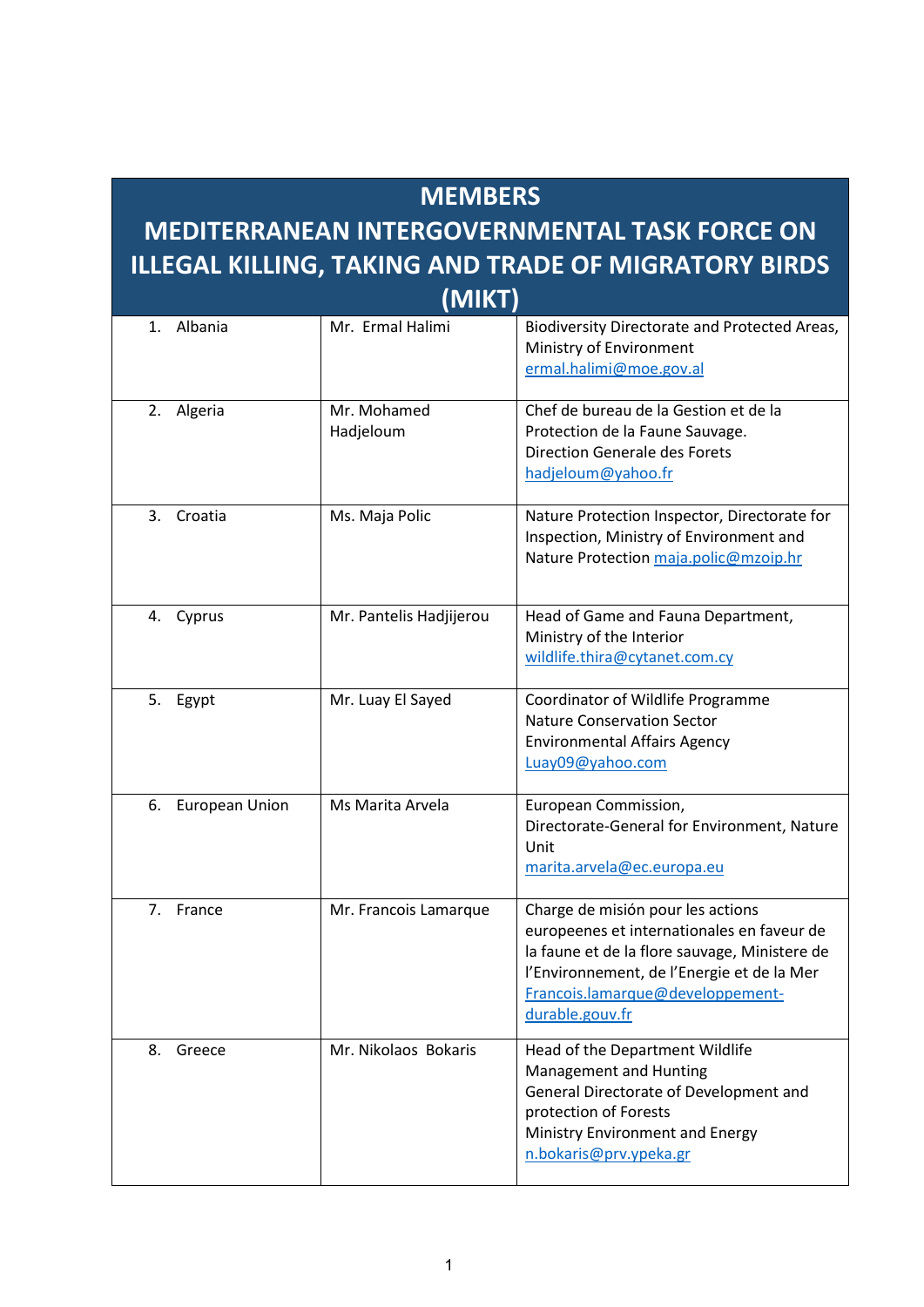|                             | Ms. Helen Giakoumi                                      | Head of Department of Forest Protected<br>areas and forest Recreation<br>General Directorate of Development and<br>protection of Forests<br>Ministry Environment and Energy<br>Contact number: +30 210 2124705<br>e.giakoumi@prv.ypeka.gr |
|-----------------------------|---------------------------------------------------------|-------------------------------------------------------------------------------------------------------------------------------------------------------------------------------------------------------------------------------------------|
| Israel<br>9.                | Mr Simon Nentzov                                        | Wildlife Ecologist and Coordinator of<br>International Treaties, Israel Nature and<br>Parks Authority<br>simon@npa.org.il                                                                                                                 |
|                             | Ms Ayelet Rosen                                         | Director, Division of Multilateral<br><b>Environmental Agreements</b><br>Israeli Ministry of Environmental Protection<br>ayeletr@sviva.gov.il                                                                                             |
| 10. Italy                   | Mr. Claudio Marrucci                                    | Head of anti-Poaching Office, State Forestry<br>Corp (Corpo Forestale dello Estato)<br>c.marrucci@corpoforestale.it                                                                                                                       |
| 11. Libya                   | Dr. Abdalbaset Hassan<br>Abushiba Massoud               | abushibaa@yahoo.com                                                                                                                                                                                                                       |
| 12. Malta                   | Mr. Sergei Golovkin                                     | Head of Wild Birds Regulation Unit,<br>Parliamentary Secretariat for Agriculture,<br><b>Fisheries and Animal Rights</b><br>sergei.a.golovkin@gov.mt                                                                                       |
| 13. Monaco                  | Mr Ludovic Aquilina                                     | Chef de Section, Direction de l'Environment<br>laquilina@gouv.mc                                                                                                                                                                          |
| 14. Montenegro              | <b>Nomination pending</b>                               |                                                                                                                                                                                                                                           |
| 15. Morocco                 | Ms. Hayat Mesbah                                        | Chef de Service de la Conservation<br>de la Flore et de la Faune Sauvages,<br>Haut Commissariat aux Eaux et Forêts<br>et à la Lutte Contre la Désertification<br>mesbah ef@yahoo.fr                                                       |
| 16. Slovenia                | Sent apologies<br>Mr. Andrej Bibic (CMS<br>Focal Point) | Ministry of Environment and Spatial Planning<br>Andrej.bibic@gov.si                                                                                                                                                                       |
| 17. Spain                   | Ms. Barbara Soto-Largo                                  | Ministry of Agriculture, Food and<br>Environment (MAGRAMA)<br>bsotolargo@magrama.es                                                                                                                                                       |
| 18. Syrian Arab<br>Republic | Eng. Ahmad Aidek                                        | Biodiversity, Land and Nature Reserves<br>Directorate, Ministry of State for<br><b>Environment Affairs</b><br>Ah aidek@hotmail.com<br>blalhayek75@gmail.com                                                                               |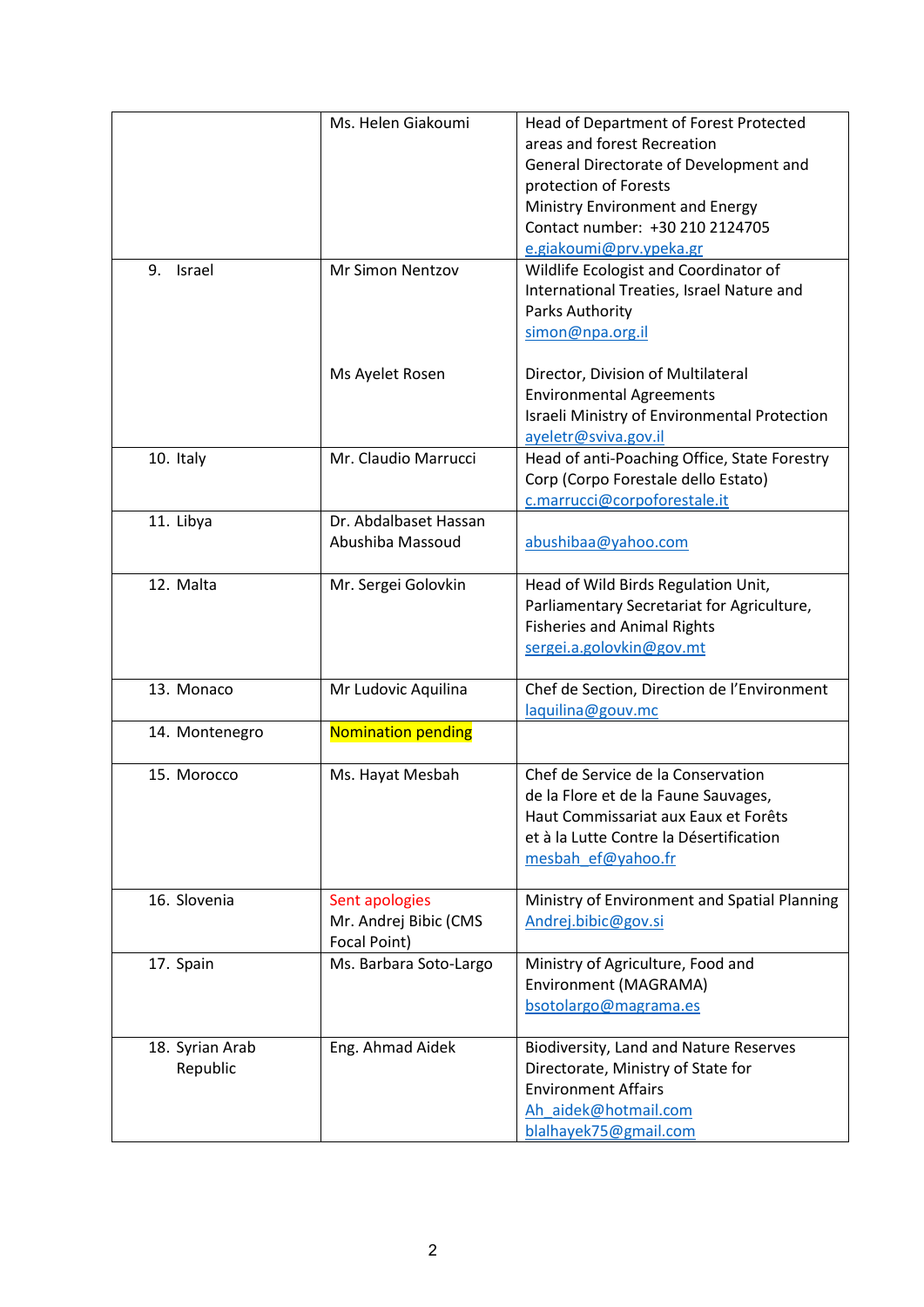| 19. Tunisia<br>20. United Kingdom        | Mr. Jamel Tahri<br>Mr. Simon Mackown              | Ingénieur principal a la Direction Générale<br>des Forêts au Ministere de l'Agriculture, des<br>Ressources Hydrauliques et de la Peche<br>Tahri jamel@yahoo.fr<br>Acting Head of Wildlife Management and |  |  |  |  |
|------------------------------------------|---------------------------------------------------|----------------------------------------------------------------------------------------------------------------------------------------------------------------------------------------------------------|--|--|--|--|
|                                          |                                                   | Crime - Department for Environment, Food<br>and Rural Affairs (DEFRA)<br>simon.mackown@defra.gsi.gov.uk                                                                                                  |  |  |  |  |
| <b>OBSERVERS</b>                         |                                                   |                                                                                                                                                                                                          |  |  |  |  |
|                                          | Interested Parties <sup>1</sup>                   |                                                                                                                                                                                                          |  |  |  |  |
| 1.<br>Germany                            | Mr. Oliver Schall                                 | Division of Species Protection, Federal<br>Ministry for the Environment, Nature<br>Conservation, Building and Nuclear Safety<br>(BMUB)<br>Oliver.Schall@bmub.bund.de                                     |  |  |  |  |
| 2.<br>Portugal                           | Mr. Joao Loureiro                                 | Head of Unit - Institute of Nature<br><b>Conservation and Forests</b><br>loureiroj@gmail.com                                                                                                             |  |  |  |  |
| 3.<br>Jordan                             | <b>Nomination pending</b>                         |                                                                                                                                                                                                          |  |  |  |  |
|                                          | <b>Non-Parties</b>                                |                                                                                                                                                                                                          |  |  |  |  |
| Bosnia-<br>$\mathbf{1}$ .<br>Herzegovina | Ms. Nada Mlinar<br>Ms. Vanda Medic<br>(alternate) | <b>Executive assistant for International</b><br>Cooperation, Ministry of Foreign Trade and<br><b>Economic Relations</b><br>Nada.Mlinar@mvteo.gov.ba<br>Vanda.medic@mvteo.gov.ba                          |  |  |  |  |
| 2.<br>Lebanon                            | Dr. Saleem Hamadeh                                | Advisor and Coordinator at the Ministry of<br>Environment<br>saleem.hamadeh@gmail.com                                                                                                                    |  |  |  |  |
|                                          | Mr. Jeff Gerges                                   | <b>Environmental Specialist/Biodiversity</b><br>Specialist at the Department of Ecosystems,<br>Ministry of Environment<br>J.gerges@moe.gov.lb                                                            |  |  |  |  |
| 3.<br>Palestine                          | <b>Nomination pending</b>                         |                                                                                                                                                                                                          |  |  |  |  |
| Turkey<br>4.                             | Mr. Fehmi Arikan                                  | <b>Expert - Department of Game Management</b><br>GD of Nature Conservation and National<br>Parks Ministry of Forestry and Water Affairs<br>farikan@ormansu.gov.tr                                        |  |  |  |  |

<sup>&</sup>lt;sup>1</sup> Terms of Reference of MIKT states that representatives of Parties elsewhere in the African-Eurasian Flyway and beyond that wish to support the work of the Task Force can also be invited to contribute to the Task Force.

 $\overline{\phantom{a}}$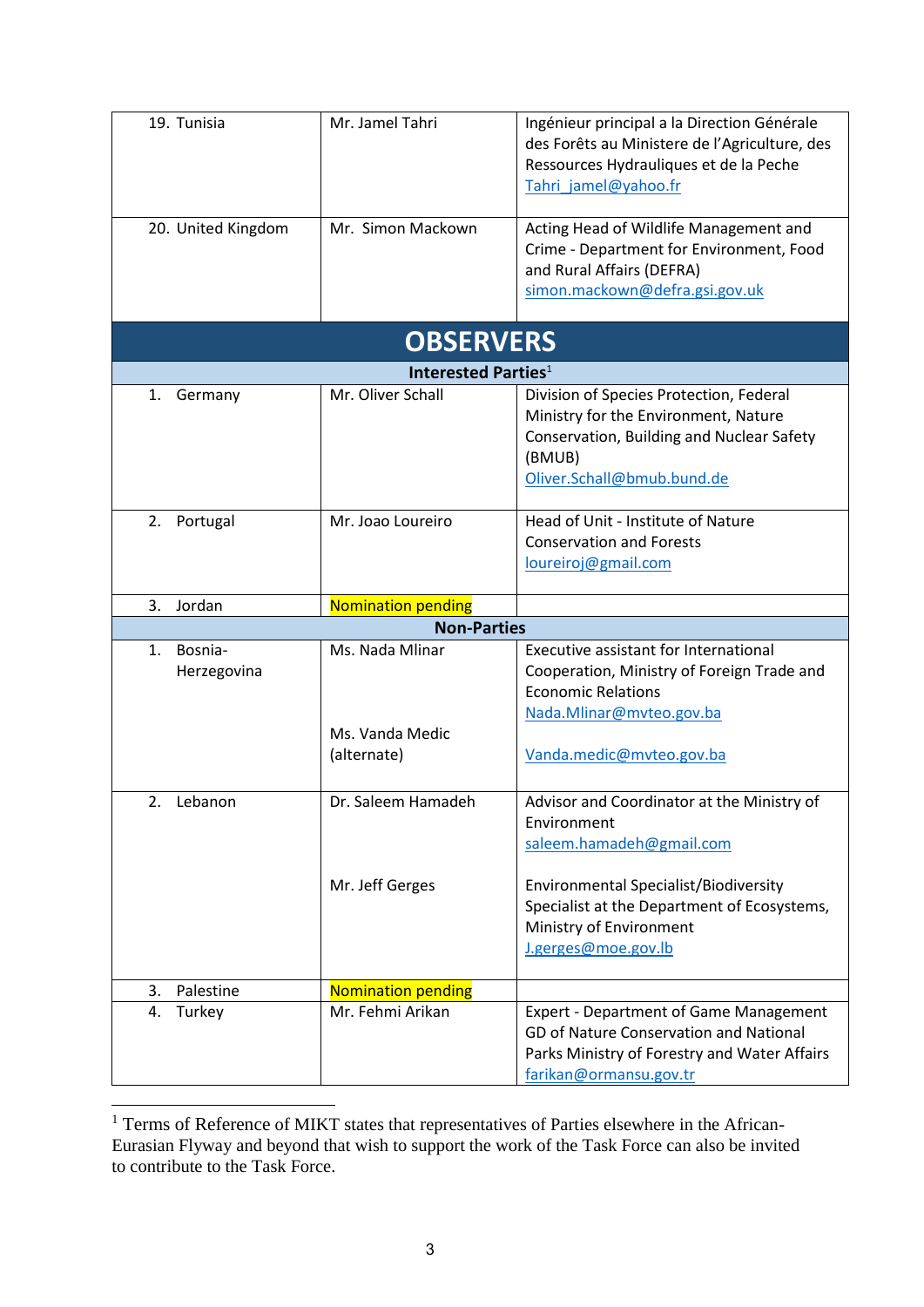| <b>MEA Secretariats &amp; networks</b>                                  |                                           |                                                                                                                                                                                                                 |  |  |  |
|-------------------------------------------------------------------------|-------------------------------------------|-----------------------------------------------------------------------------------------------------------------------------------------------------------------------------------------------------------------|--|--|--|
| AEWA Secretariat<br>1.                                                  | Mr. Sergey Dereliev                       | <b>Technical Officer</b><br>sergey.dereliev@unep-aewa.org                                                                                                                                                       |  |  |  |
| <b>Bern Convention</b><br>2.<br>Secretariat                             | Ms. Iva Obretenova                        | Iva.OBRETENOVA@coe.int                                                                                                                                                                                          |  |  |  |
| <b>CITES Secretariat</b><br>3.                                          | Mr. Barend Van Rensburg                   | <b>Chief of Enforcement Support</b><br>Ben.JVANRENSBURG@cites.org                                                                                                                                               |  |  |  |
| CMS Secretariat<br>4.                                                   | Mr. Borja Heredia                         | Head Avian Unit, CMS Secretariat<br>Borja.heredia@cms.int                                                                                                                                                       |  |  |  |
| <b>Task Force</b><br>5.<br>Coordinator                                  | Ms. Carmen Naves                          | Carmen.naves@cms.int                                                                                                                                                                                            |  |  |  |
| Raptors MOU<br>6.                                                       | Mr. Nick Williams                         | <b>Head of Coordinating Unit</b><br>nick.williams@cms.int                                                                                                                                                       |  |  |  |
| <b>INTERPOL</b><br>7.                                                   | Ms. Cindy Chimal                          | <b>Environmental Security</b><br><b>INTERPOL General Secretariat</b><br>c.chimal@interpol.int                                                                                                                   |  |  |  |
| 8.<br><b>UNEP</b>                                                       | Ms. Lobna Ben Nakhla<br>Mr. Harald Egerer | <b>UNEP MAP Regional Activity Centre, Tunisia</b><br>lobna.bennakhla@rac-spa.org<br>Head of the Secretariat of the Carpathian<br>Convention, UNEP's Regional Office for<br>Europe<br>harald.egerer@unvienna.org |  |  |  |
| <b>UNODC</b><br>9.                                                      | Ms. Olga Kuzmianok                        | Programme manager of Global Programme<br>for Combating Wildlife and Forest Crime<br>olga.kuzmianok@unodc.org                                                                                                    |  |  |  |
| 10. EU Forum of<br>Judges for the<br>Environment<br>(EUFJE)             | Mr. Jan Van den Berghe                    | Vice-president Court of First Instance, East-<br>Flanders/ High Council of the Judiciary<br>jan.v.d.berghe@telenet.be                                                                                           |  |  |  |
| 11. European Network<br>of Prosecutors for<br>the Environment<br>(ENPE) | Mr. Angus Innes                           | <b>Prosecutions Team Leader</b><br><b>Environmental Agency</b><br>angus.innes@environment-agency.gov.uk                                                                                                         |  |  |  |
| 12. Europol /<br>EnviCrimeNet                                           | Mr. Werner GOWITZKE,<br><b>MSc</b>        | Seconded National Expert (SNE)<br>Europol O28 - EnviCrimeNet Secretariat<br>werner.gowitzke@europol.europa.eu                                                                                                   |  |  |  |
|                                                                         | Mr. Andreas Mausolf                       | Andreas.Mausolf@europol.europa.eu                                                                                                                                                                               |  |  |  |